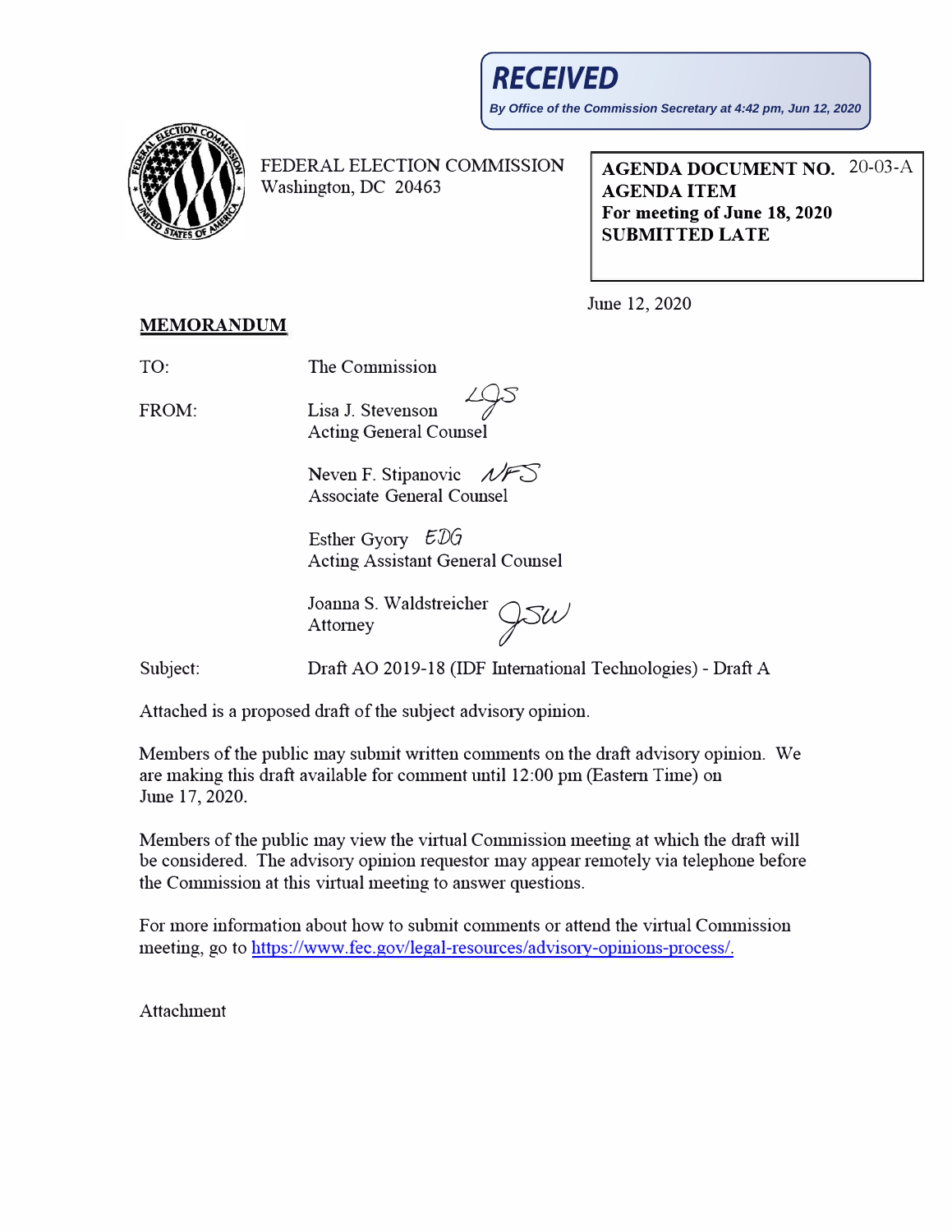## 1 ADVISORY OPINION 2019-18

2

| 3<br>$\overline{4}$<br>5<br>6<br>$\boldsymbol{7}$<br>8 | Konstantin Goudkov<br>IDF International Technologies, Inc.<br>382 NE 191st St., Ste #74906<br>Miami, FL 33179<br>Dear Mr. Goudkov: | <b>DRAFT A</b> |
|--------------------------------------------------------|------------------------------------------------------------------------------------------------------------------------------------|----------------|
| 9                                                      | We are responding to your advisory opinion request on behalf of IDF                                                                |                |
| 10                                                     | International Technologies, Inc. ("IDF"), regarding the application of the Federal                                                 |                |
| 11                                                     | Election Campaign Act, 52 U.S.C. §§ 30101-45 (the "Act"), and Commission regulations                                               |                |
| 12                                                     | to IDF's activities operating and advertising for an online political discussion forum. The                                        |                |
| 13                                                     | Commission concludes that IDF's activities are not expenditures, contributions, or                                                 |                |
| 14                                                     | electioneering communications under the Act and Commission regulations, and do not                                                 |                |
| 15                                                     | require IDF to submit any reports to the Commission or to include disclaimers in its                                               |                |
| 16                                                     | advertising.                                                                                                                       |                |
| 17                                                     | <b>Background</b>                                                                                                                  |                |
| 18                                                     | The facts presented in this advisory opinion are based on your letter received on                                                  |                |
| 19                                                     | November 25 and your email received on December 9, 2019.                                                                           |                |
| 20                                                     | IDF is a for-profit Florida corporation that runs online discussion forums on                                                      |                |
| 21                                                     | various topics. Advisory Opinion Request at AOR001. One of these forums,                                                           |                |
| 22                                                     | www.OnePoliticalPlaza.com, is a political discussion forum. $Id.$ <sup>1</sup> IDF does not take a                                 |                |
| 23                                                     | public position on any political party, candidate, or issue, and all content on the forum is                                       |                |
| 24                                                     | posted by users. <i>Id.</i> IDF is not affiliated with any political party, candidate, or political                                |                |
| 25                                                     | committee, id., and does not have any communication or interaction with candidates or                                              |                |

<sup>&</sup>lt;sup>1</sup> Other forums operated by IDF cover fishing, photography, and other hobbies. AOR004.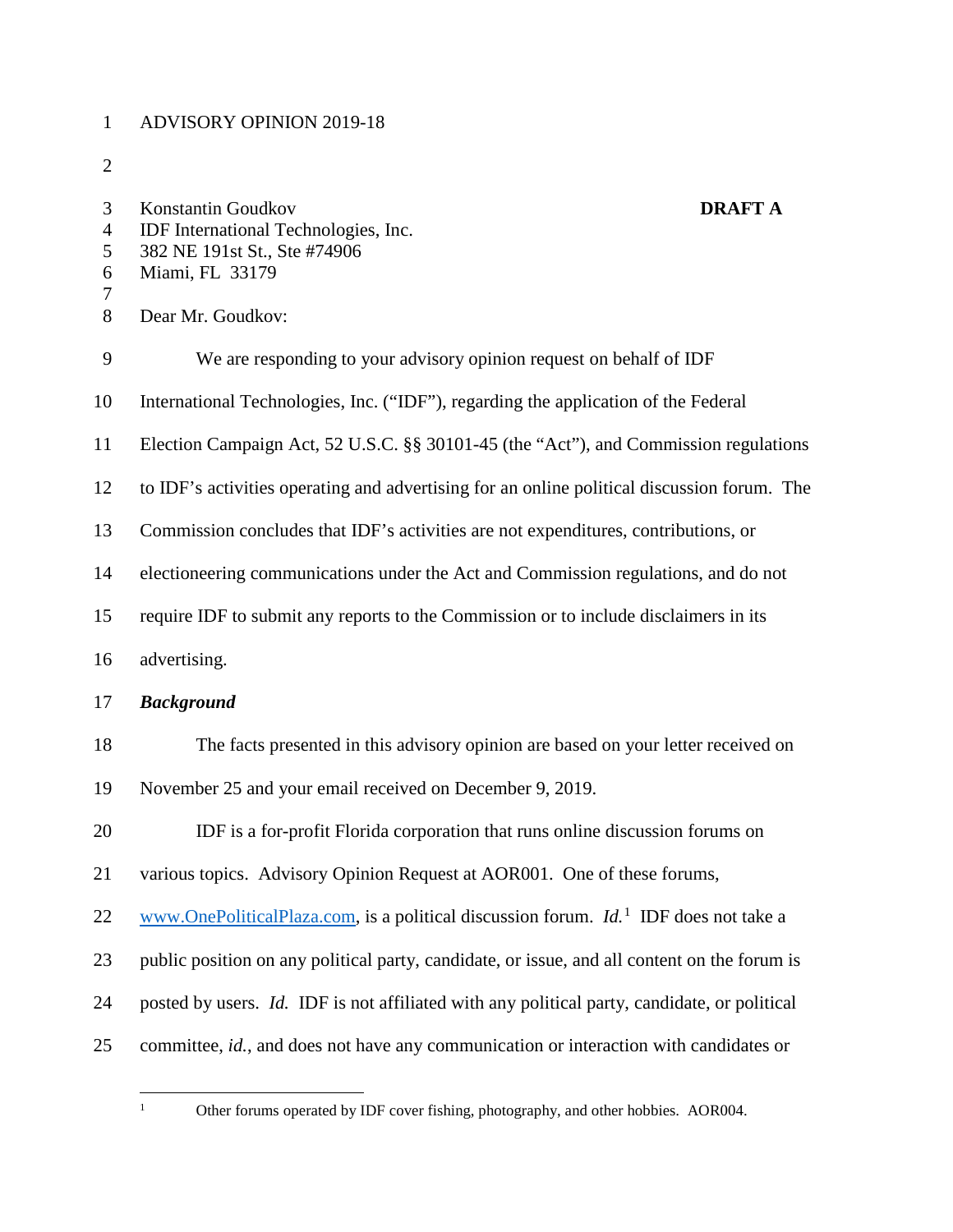AO 2019-18<br>Draft A Draft A Page 2

| $\mathbf{1}$     | political committees. AOR004. IDF's business model is to buy advertising for a forum,         |
|------------------|-----------------------------------------------------------------------------------------------|
| $\overline{2}$   | provide the forum as a communications platform for users, and then sell advertising on        |
| $\mathfrak{Z}$   | the forum to generate revenue for IDF. AOR001. IDF's only source of revenue is the            |
| $\overline{4}$   | sale of ad space on its forum websites, through Google and other distributors of online       |
| 5                | advertising. Id. IDF does not control the content of any ads displayed on its forums. Id.     |
| 6                | IDF neither solicits nor makes contributions to candidates, political parties, or other       |
| $\boldsymbol{7}$ | political committees. <sup>2</sup> AOR005. IDF spends money only on operating expenses like   |
| $8\,$            | webhosting and server space, and on buying ads to attract new users.                          |
| 9                | In the ordinary course of its business, IDF buys online advertising for its forums            |
| 10               | from companies such as Google, in the form of banner ads, pay-per-click ads, and display      |
| 11               | ads. AOR001. IDF conducts all advertising for its forums online. <i>Id.</i> IDF's advertising |
| 12               | purchases are solely for the purpose of attracting users to its forum, and not for the        |
| 13               | purpose of influencing any election. AOR002. IDF's advertising strategy is for its ads to     |
| 14               | act as the voice of a hypothetical existing user of the forum who is reaching out to          |
| 15               | potential new users with similar interests or views, to engage them in conversation. Id.      |
| 16               | Because OnePoliticalPlaza focuses on politics and current events, IDF's ads for               |
| 17               | OnePoliticalPlaza typically follow the format of these examples:                              |
| 18               | "Do You Hate Trump? Read it before it's taken down. This is what they aren't                  |
| 19               | telling you."                                                                                 |
| 20               | "Do You Hate Biden? Read it before it's taken down. This is what they aren't                  |
| 21               | telling you.                                                                                  |

 $\overline{a}$  contributions, but IDF does not control the content of the third party ads displayed on OnePoliticalPlaza. 2 It is possible that ads purchased by third parties to be displayed on OnePoliticalPlaza could solicit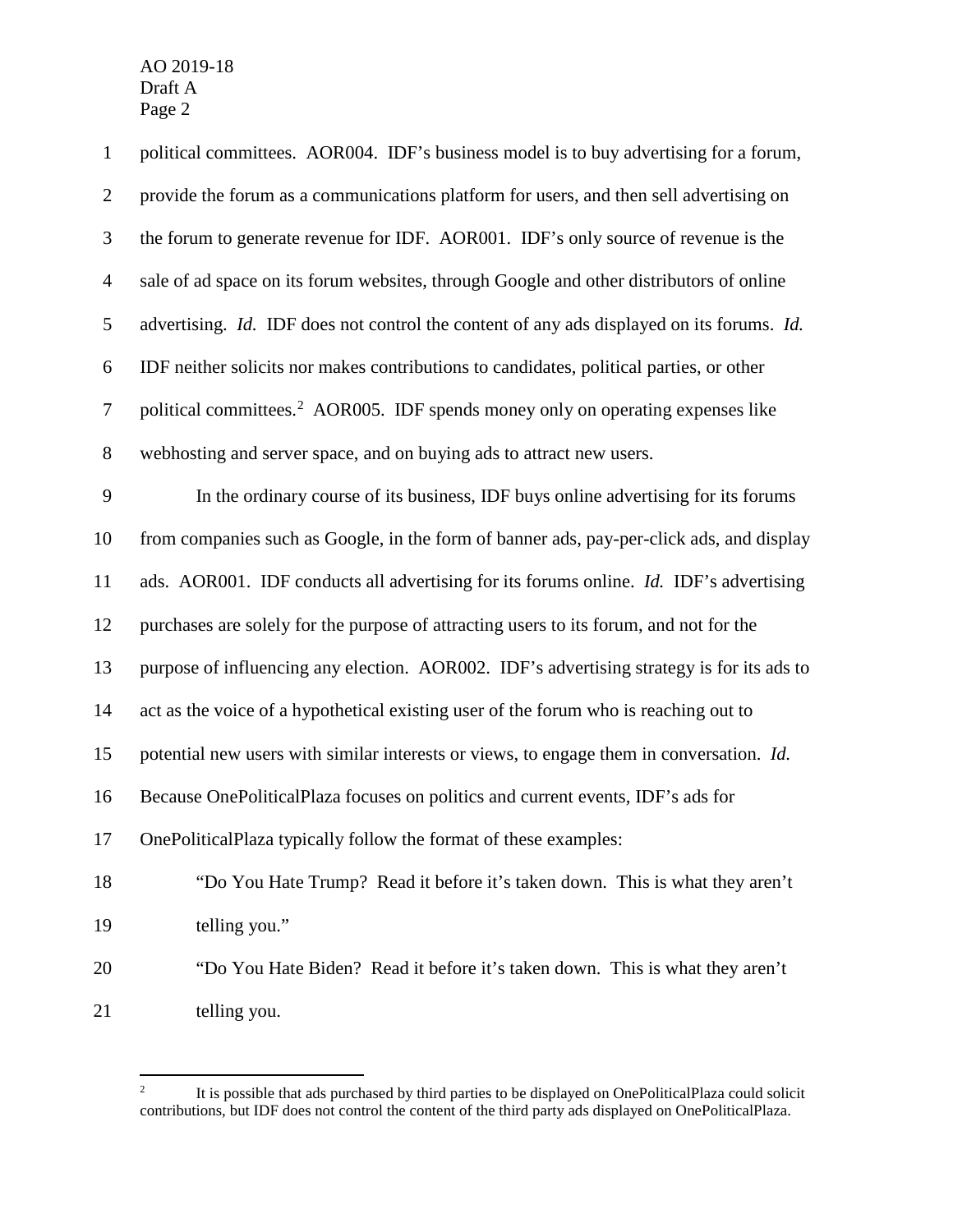-

| $\mathbf{1}$   | "Do You Love Trump? Did you know this? Unbelievable. Nobody is reporting                    |
|----------------|---------------------------------------------------------------------------------------------|
| $\overline{2}$ | this yet."                                                                                  |
| 3              | "Do You Love Biden? Did you know this? Unbelievable. Nobody is reporting                    |
| 4              | this yet."                                                                                  |
| 5              | Id.                                                                                         |
| 6              | IDF's ads may reference various candidates and officeholders of different parties,          |
| $\tau$         | the Democratic, Republican, and other political parties, current events, and political      |
| $8\,$          | issues. Id. The ads do not mention elections, voting, or the dates of elections, and do not |
| 9              | include calls to action involving voting or elections. <i>Id.</i> , AOR005. IDF determines  |
| 10             | which candidates' and parties' names to use in its ads by means of tracking click-through   |
| 11             | rates, and those names that generate the most traffic to OnePoliticalPlaza are used in the  |
| 12             | ads; IDF does not use any other process to choose which candidates' or parties' names to    |
| 13             | use in its ads. AOR005.                                                                     |
| 14             | Questions Presented <sup>3</sup>                                                            |
| 15             | 1.<br>Are the ads described in the request expenditures or contributions?                   |
| 16             | 2.<br>Is IDF required to register with the Commission?                                      |
| 17             | 3.<br>Are the ads described in the request electioneering communications, and               |
| 18             | is there any time period preceding elections when IDF may not run the ads?                  |
| 19             | 4.<br>Is IDF required to file reports of its spending on advertising with the               |
| 20             | Commission?                                                                                 |
| 21             | Is IDF required to include disclaimers in its ads?<br>5.                                    |

The questions are set forth here in a different order from the order they were asked in the advisory opinion request, for ease of analysis.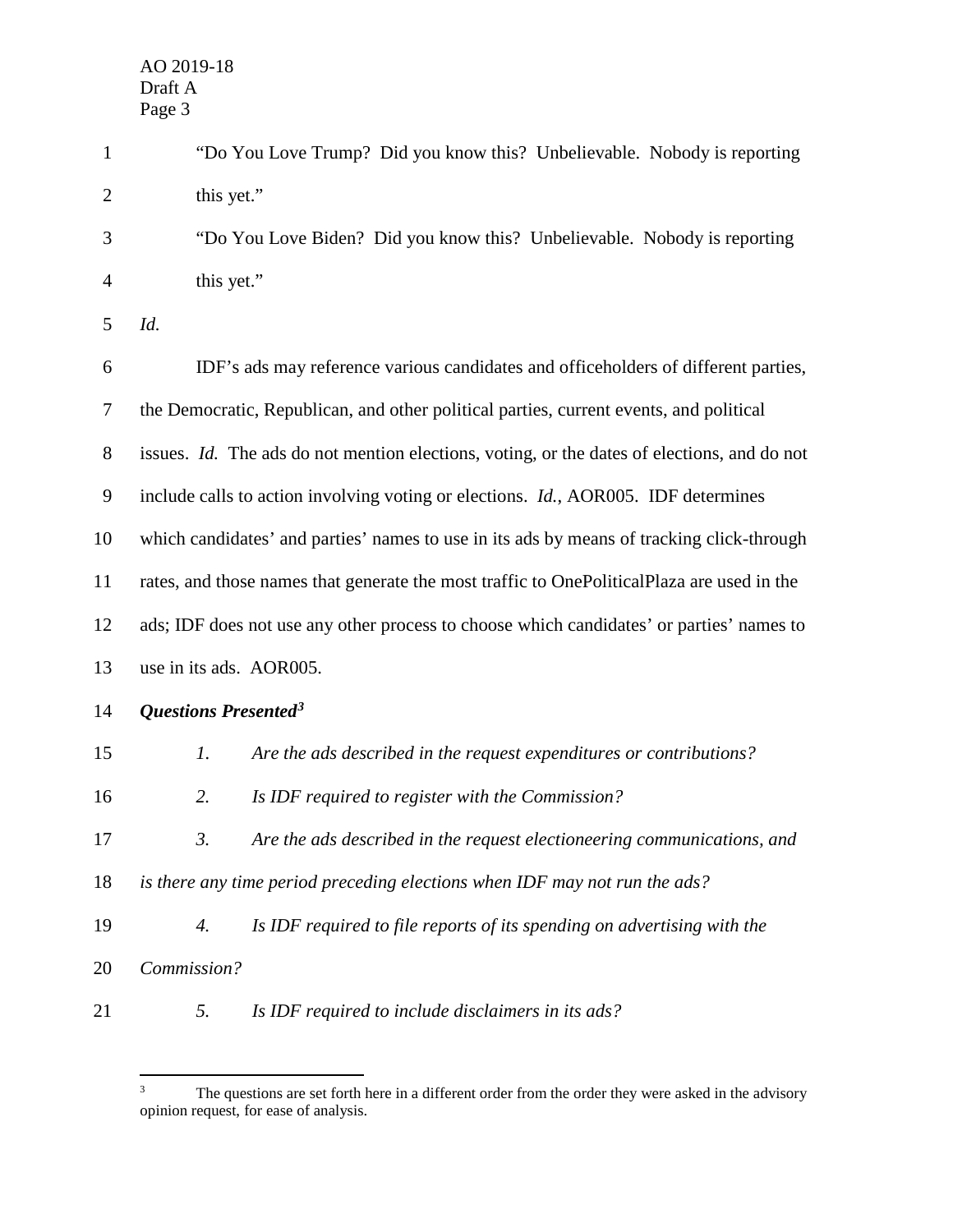| $\mathbf{1}$     | Does IDF qualify for the media exemption from the disclosure, disclaimer,<br>6.           |
|------------------|-------------------------------------------------------------------------------------------|
| $\overline{2}$   | and reporting requirements of the Act and Commission regulations?                         |
| 3                | <b>Legal Analysis and Conclusion</b>                                                      |
| $\overline{4}$   | Are the ads described in the request expenditures or contributions?<br>1.                 |
| 5                | No, payments for the ads described by IDF do not constitute expenditures or               |
| 6                | contributions under the Act and Commission regulations.                                   |
| $\boldsymbol{7}$ | The Act and Commission regulations define the term "contribution" and                     |
| 8                | "expenditure" to include any gift, loan, or payment of money or anything of value for the |
| 9                | purpose of influencing a federal election. 52 U.S.C. §§ 30101(8)(A)(i), 30101(9)(A)(i);   |
| 10               | 11 C.F.R. $\S$ 100.52(a), 100.111(a).                                                     |
| 11               | IDF states that it advertises OnePoliticalPlaza solely for the purpose of attracting      |
| 12               | new users, and not for the purpose of influencing any election. AOR001-002. This is       |
| 13               | supported by the fact that IDF's ads do not espouse any public positions on any candidate |
| 14               | or political party or contain express advocacy. AOR001. Nor does IDF have any             |
| 15               | interaction with any candidate or political party, or make any contributions to any       |
| 16               | political committee. AOR004. Accordingly, its payments do not constitute contributions    |
| 17               | to any political committee or expenditures.                                               |
| 18               | 2.<br>Is IDF required to register with the Commission?                                    |
| 19               | No, IDF is not required to register with the Commission, because IDF is not a             |
| 20               | political committee under the Act and Commission regulations.                             |
| 21               | The Act and Commission regulations require all political committees to register           |
| 22               | with the Commission by filing a statement of organization. $52$ U.S.C. § 30103(a); 11     |
| 23               | C.F.R. § 102.1. A "political committee" is defined as "any committee, club, association   |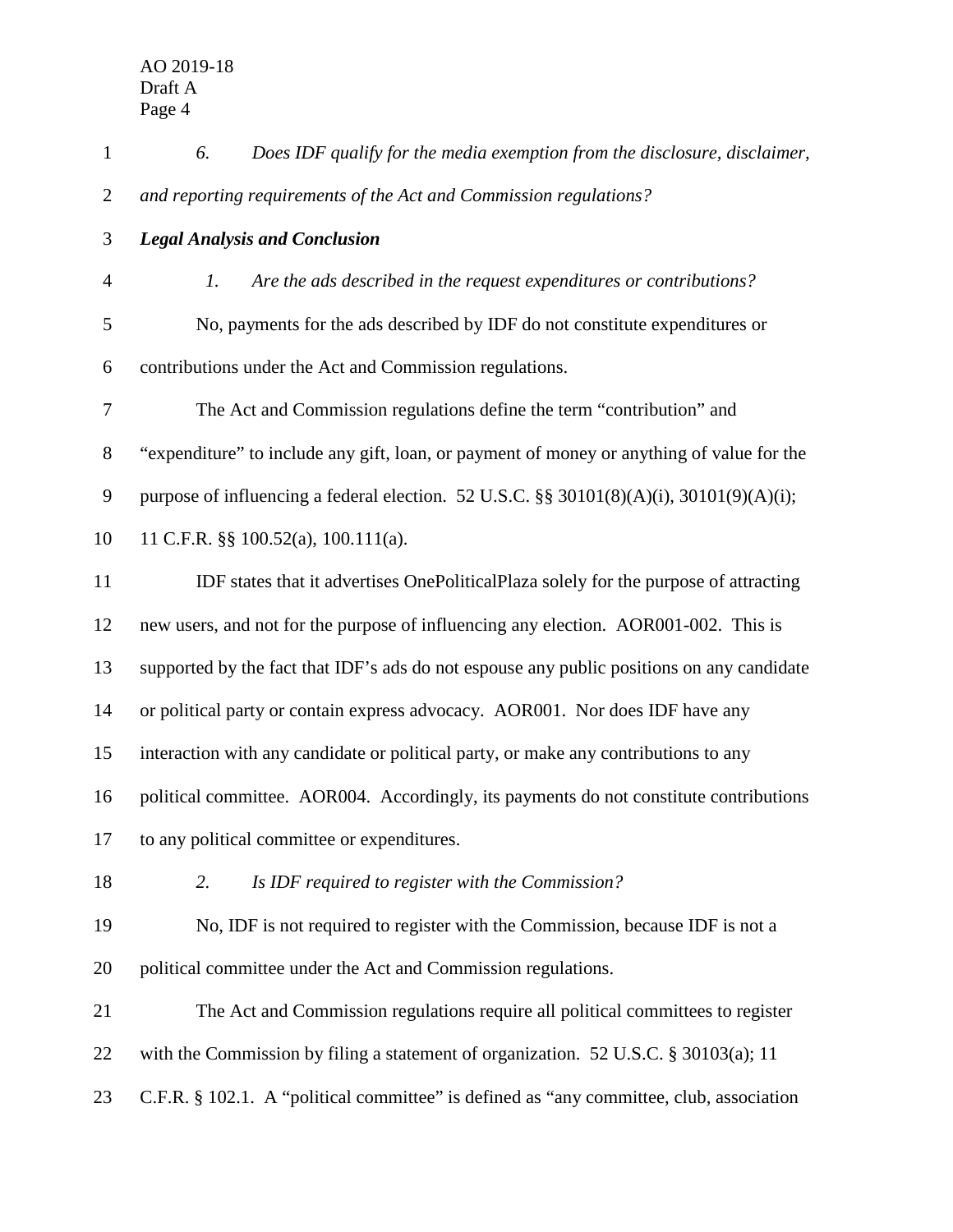AO 2019-18 AO 2019-18<br>Draft A Page 5

| $\mathbf{1}$   | or other group of persons which receives contributions aggregating in excess of \$1,000   |
|----------------|-------------------------------------------------------------------------------------------|
| $\overline{2}$ | during a calendar year or which makes expenditures aggregating in excess of \$1,000       |
| 3              | during a calendar year." 52 U.S.C. § 30101(4); 11 C.F.R. § 100.5(a). The Supreme          |
| $\overline{4}$ | Court has further construed "political committee" to "only encompass organizations that   |
| $\mathfrak{S}$ | are under the control of a candidate or the major purpose of which is the nomination or   |
| 6              | election of a candidate." Buckley v. Valeo, 424 U.S. 1, 79 (1976).                        |
| $\tau$         | As discussed above, IDF does not make any expenditures. Neither does it receive           |
| $8\,$          | any contributions; its only source of revenue is the sale of ad space on its discussion   |
| 9              | forums, which it does for commercial purposes as a for-profit corporation. AOR001,        |
| 10             | AOR004. Therefore, IDF is not a political committee and need not register with the        |
| 11             | Commission.                                                                               |
| 12             | 3.<br>Are the ads described in the request electioneering communications, and             |
| 13             | is there any time period preceding elections when IDF may not run the ads?                |
| 14             | No, the ads described by IDF do not constitute electioneering communications,             |
| 15             | and therefore IDF may run them without regard for timing in relation to any election.     |
| 16             | The Act defines "electioneering communication" as "any broadcast, cable, or               |
| 17             | satellite communication which refers to a clearly identified candidate for [f]ederal      |
| 18             | office" that is made within 30 days before a primary election or 60 days before a general |
| 19             | election, and in a geographically targeted area. 52 U.S.C. § 30104(f)(3)(A); see also 11  |
| 20             | C.F.R. § 100.29(a). Because IDF's advertising is conducted exclusively on the internet,   |
| 21             | and does not include any "broadcast, cable, or satellite communications," the ads do not  |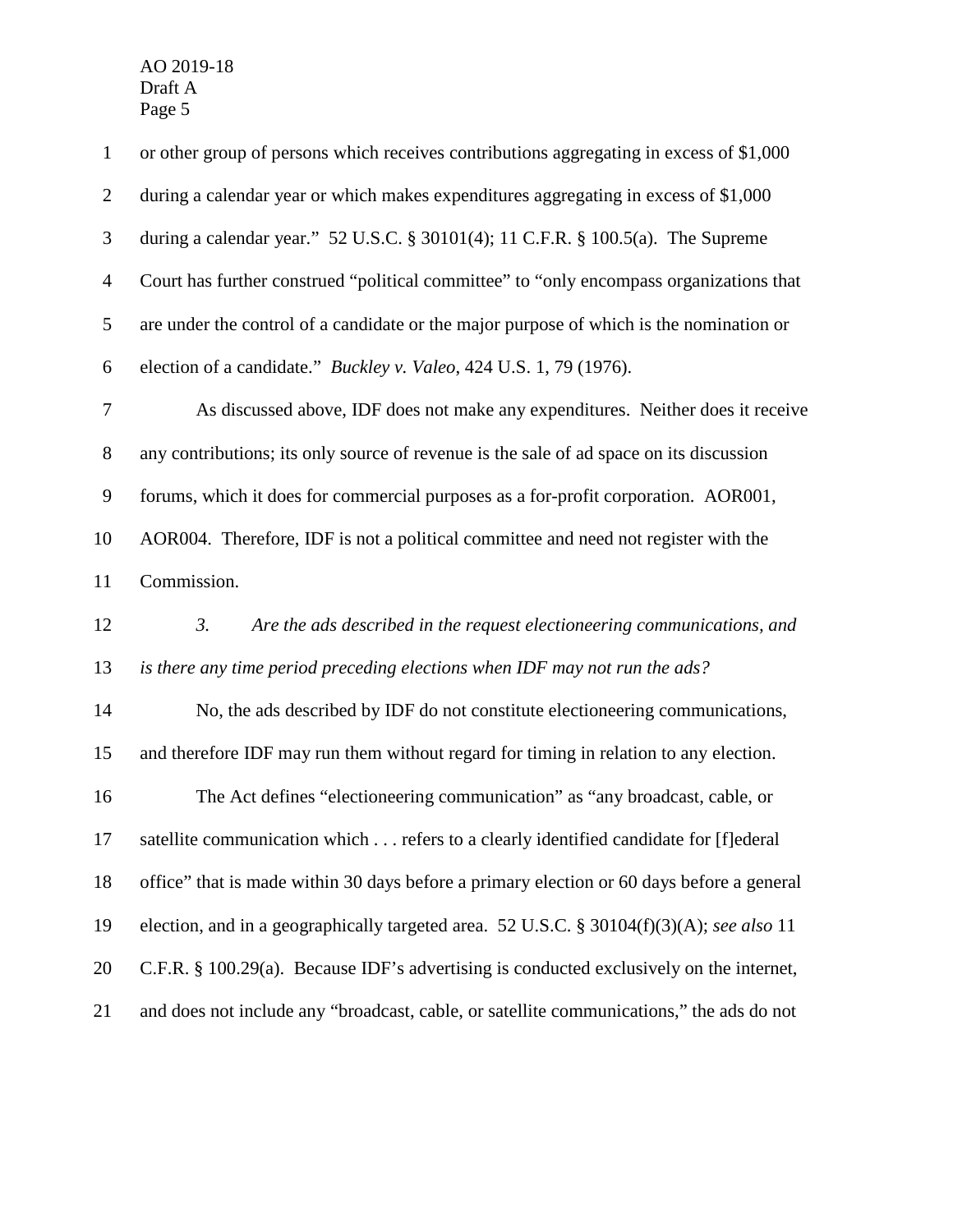- 1 constitute electioneering communications, regardless of when they run in relation to any 2 election.<sup>4</sup>
- 3 *4. Is IDF required to file reports of its spending on advertising with the*  4 *Commission?*
- 5 No, IDF is not required to file any reports of its spending with the Commission, as 6 it is not a political committee and its advertising does not constitute electioneering 7 communications or independent expenditures.
- 8 The Act and Commission regulations require certain persons to file reports with
- 9 the Commission. For example, a "treasurer of a political committee shall file reports of
- 10 receipts and disbursements." *See* 52 U.S.C. § 30104(a)(1); 11 C.F.R. § 104.1. In
- 11 addition, persons who spend above threshold amounts on independent expenditures or
- 12 electioneering communications must file reports with the Commission. *See* 52 U.S.C.
- 13 § 30104(c), (f); 11 C.F.R. §§ 104.20, 109.10.
- 14 As discussed above, IDF is not a political committee and thus it will not be 15 subject to the reporting requirements for political committees, and IDF's advertising will 16 not constitute electioneering communications and thus it will not subject IDF to the 17 reporting requirements for electioneering communications.
- 18 The Act and Commission regulations define an "independent expenditure" as "an 19 expenditure by a person for a communication expressly advocating the election or defeat 20 of a clearly identified candidate that is not made in cooperation, consultation, or concert 21 with, or at the request or suggestion of, a candidate, a candidate's authorized committee,

<sup>&</sup>lt;u>.</u> 4 The Commission notes that even if IDF's ads did constitute electioneering communications, IDF would not be restricted from running the ads; it would merely be subject to reporting and disclaimer requirements for electioneering communications.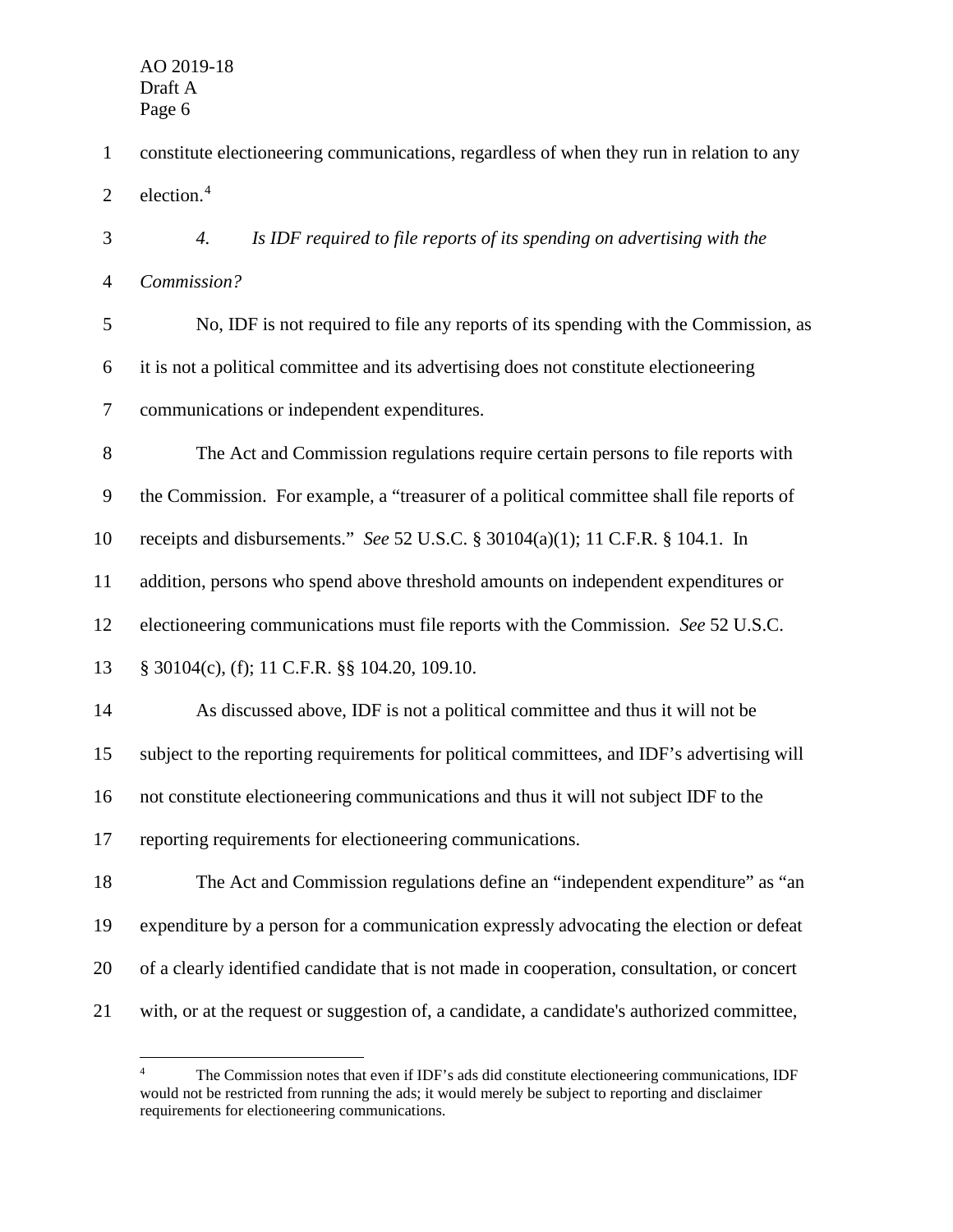AO 2019-18<br>Draft A Draft A Page 7

 *also* 52 U.S.C. § 30101(17). As discussed above, IDF's ads do not expressly advocate the election or defeat of any candidate. As such, they are not independent expenditures, and therefore do not subject IDF to the reporting requirements for persons making disclaimers stating who paid for them and whether they were authorized by any electioneering communications. 52 U.S.C. § 30120(a); 11 C.F.R. § 110.11(a). IDF's ads do not meet any of the criteria that would require disclaimers. As 1 2 3 4 5 6 7 8 9 10 11 12 13 14 15 16 17 18 19 20 21 22 or their agents, or a political party committee or its agents." 11 C.F.R. § 110.16(a); *see*  independent expenditures. *5. Is IDF required to include disclaimers in its ads?*  No, IDF is not required to include disclaimers in its ads, as IDF is not a political committee, and the ads are not electioneering communications and do not solicit contributions or expressly advocate the election or defeat of any candidate. The Act and Commission regulations require certain communications to contain candidate. Disclaimers are required for (a) all public communications and mass emails by a political committee, and all political committee websites; (b) all public communications that expressly advocate the election or defeat of a clearly identified candidate; (c) all public communications that solicit contributions; and (d) all discussed above, IDF is not a political committee, and its ads are not electioneering communications. Further, IDF's ads, as described in the advisory opinion request, do not expressly advocate the election or defeat of any candidate, nor do they solicit contributions to any candidate. Accordingly, IDF is not required to include disclaimers in its ads.